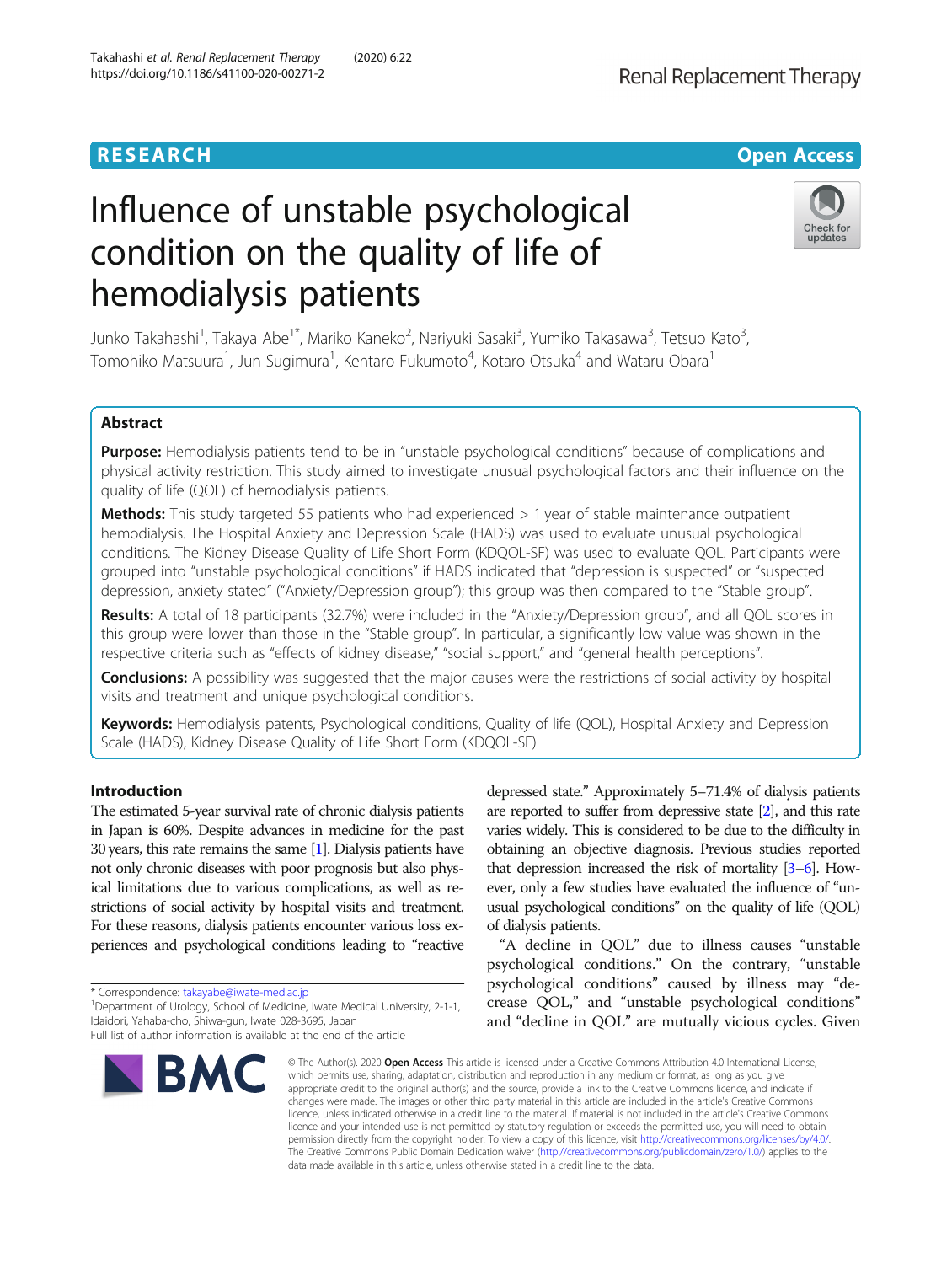the varying findings, this study aimed to evaluate the effect of "unstable psychological conditions" such as depression and anxiety on the QOL of hemodialysis patients and to examine possible interventions for this population.

# Subjects and methods

This study included patients undergoing maintenance hemodialysis at Seitetu Memorial Hospital. The inclusion criteria were as follows: (1) dialysis duration of  $\geq 1$ year, (2) no history of hospitalization for  $\geq 1$  year, (3) not living alone, and 4) provided consent for participation in this study. A total of 55 hemodialysis patients met the above criteria and thus were included in the study. The study was approved by the Seitetu Memorial Hospital Ethics Committee (approval number: 011). All patients provided a written informed consent.

The Hospital Anxiety and Depression Scale (HADS) [[7\]](#page-5-0) was used for the evaluation of "unstable psychological conditions." For the evaluation of QOL, the Kidney Disease Quality of Life Short Form (KDQOL-SF version 1. 3)  $[8]$  $[8]$  was used.

HADS was developed to evaluate anxiety and depressed state of patients with physical symptoms. HADS consists of a total of 14 items (seven items on anxiety (A item) and seven items on depression (D item)) (Table 1), and A and D items are alternately arranged. Each item is assigned 0 to 3 points, which obtains a total score of 21 points: the highest score indicates the poorest state. The reliability and validity of the Japanese version of HADS have been reported [[9\]](#page-5-0). The patients with "unstable psychological conditions" were defined as those who scored

| Table 1 Hospital Anxiety and Depression Scale |  |  |  |  |
|-----------------------------------------------|--|--|--|--|
|-----------------------------------------------|--|--|--|--|

# A item

Q1. I feel tense or wound up:

Q3. I get a sort of frightened feeling as if something awful is about to happen:

Q5. Worrying thoughts go through my mind:

Q7. I can sit at ease and feel relaxed:

Q9. I get a sort of frightened feeling like "butterflies" in the stomach:

Q11. I feel restless as if I have to be on the move:

Q13. I get sudden feelings of panic:

# D item

Q2. I still enjoy the things I used to enjoy:

Q4. I can laugh and see funny side of things:

Q6. I feel cheerful:

Q8. I feel as if I am slowed down:

Q10. I have lost interest in my appearance:

Q12. I look forward with enjoyment to things

Q14. I can enjoy a good book or radio or TV program:

eight points or above in HAD-D items which were to identify those suspected of depression or those who did eight points or above in HADS-A items which were to identify those suspected of anxiety [\[7](#page-5-0), [10\]](#page-5-0). In order to examine the inspection results and the QOL on "unstable psychological conditions," patients who satisfied these conditions were grouped as the "Anxiety/Depression group" and the other patients as the "Stable group."

KDQOL-SF was developed by Hays et al. [\[11\]](#page-5-0), and the reliability and validity of the Japanese version of KDQOL-SF has been reported [\[12\]](#page-5-0). KDQOL consists of 11 items on the kidney-disease-targeted scale and eight items on the general health-related QOL scale. The kidney-disease-targeted scale questionnaire consisted of items on symptoms, physical problems, effects of kidney disease, burden of kidney disease, work status, cognitive function, quality of social interaction, sexual function, sleep, social support, dialysis staff encouragement, and patient satisfaction with dialysis care. Moreover, the general health-related QOL scale questionnaire consisted of items on physical functioning, role functioning (physical), body pain, general health perceptions, vitality, social functioning, role functioning (emotional), and mental health. The higher the score, the better the QOL. For this study, we obtained approval to use the Japanese version of KDQOL-SF version 1.3 from author.

In addition, for the examinations of the patients' backgrounds, the average annual values obtained from their periodical blood tests were used.

For statistical analysis,  $x^2$  test, Mann-Whitney's U test, and Pearson's correlation coefficient test were performed. JMP (JMP 13.2 for Windows, SAS Institute Inc., USA) was used for analysis, with a significance level of less than 5%. Continuous variables are expressed as mean ± standard deviation; categorical variables are expressed as count.

# Results

The mean age of the subjects was  $67.3 \pm 12.0$  years; the mean dialysis duration was  $10.0 \pm 7.9$  years; and 19 patients (34.5%) had diabetes as primary disease (Table 2). Eighteen subjects were diagnosed as having "unstable

#### **Table 2** General characteristics of subjects

| Male/female (n)             | 39/16            |
|-----------------------------|------------------|
| Age (years)                 | $67.3 + 12.0$    |
| Vintage of dialysis (years) | $10.0 + 7.9$     |
| Dialysis time (min)         | $244.4 \pm 21.9$ |
| Diabetes/non-diabetes       | 19/36            |
| HADS score                  |                  |
| A item                      | $2.5 + 2.9$      |
| D item                      | $5.8 + 3.2$      |
|                             |                  |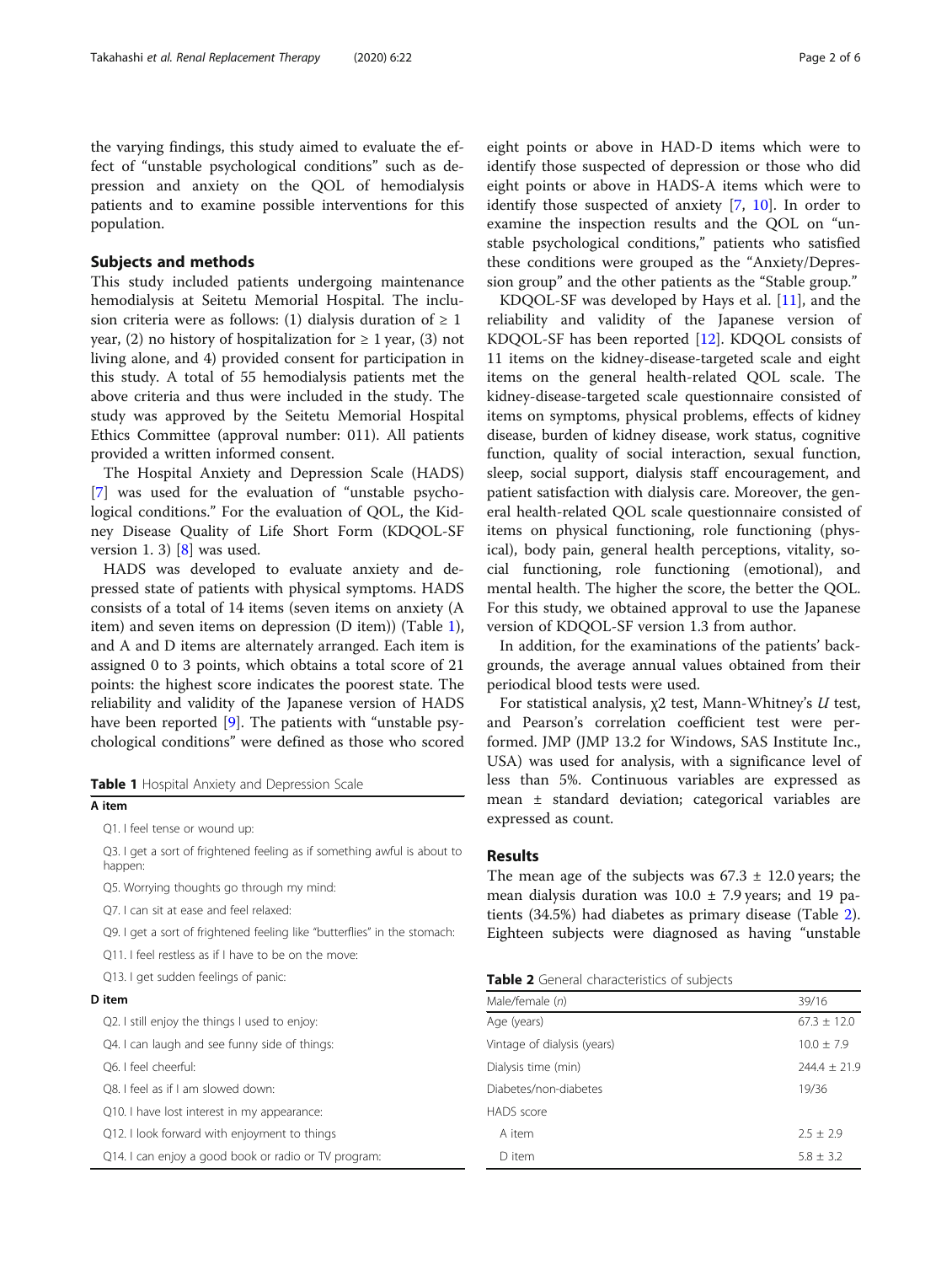psychological conditions" based on HADS, which was 32.7% of the total (Fig. 1). Moreover, no significant difference was found between the "Anxiety/Depressed group" and the "Stable group" in terms of patient background (Table 3). In the test results, "Anxiety/Depression group" demonstrated a value significantly lower than that for "Stable group" in Hb level and normal Protein Catabolic Rate (nPCR) respectively (Table [4](#page-3-0)). The results of KDQOL-SF between the two groups are shown in Tables [5](#page-3-0) and [6.](#page-4-0) The "Anxiety/Depression group" shows low values in all items compared to the "Stable group". In particular, "effects of kidney disease," "cognitive function," "social support," "general health perceptions," and "mental health" items show significant low values. There were many missing values for the "sexual function" item; thus, the calculation of its average value was considered inaccurate, and it was subsequently excluded from the analysis.

# Discussion

Many dialysis patients suffer from treatment-related stressors such as diet and fluid limitations, temporary restraints during dialysis therapy, itching and general fatigue, and financial problems [\[13](#page-5-0), [14](#page-5-0)]. Therefore, dialysis patients are more likely to develop depression than healthy people. HADS used in this study does not deal with the items depending on a disease including such as insomnia and anorexia and has been proved to have certain usability as a method to understand the mental states of the patients with a disease [[7,](#page-5-0) [15](#page-5-0)]. In addition, the effectiveness of Japanese-version HADS has been reported [\[9](#page-5-0)]. It is assumed that those patients who scored

Table 3 General characteristics of the Anxiety/Depressed group and Stable group

|                             | Stable group   | Anxiety/depression group |  |
|-----------------------------|----------------|--------------------------|--|
|                             | $n = 37$       | $n = 18$                 |  |
| Male/female (n)             | 27/10          | 12/6                     |  |
| Age (years)                 | $67.6 + 11.2$  | $66.7 \pm 14.0$          |  |
| Vintage of dialysis (years) | $10.5 + 8.5$   | $8.9 + 6.7$              |  |
| Diabetes/non-diabetes (n)   | 12/25          | 7/11                     |  |
| Dialysis time (min)         | $742.4 + 70.5$ | $748.3 + 74.8$           |  |

eight points or more in HADS-A (sensitivity: 0.89/ specificity: 0.88) and those scoring eight points or more in HADS-D (sensitivity: 0.80/ specificity: 0.75) are suspected of suffering from anxiety and depression, respectively [[10\]](#page-5-0). Accordingly, in this study, those patients presenting eight points or more in any one of these tests were defined as the group of patients who took on "unstable psychological conditions" ("Anxiety/Depression group").

In a meta-analysis, Palmer et al. revealed that the prevalence of interview-based depression in chronic kidney disease stage 5D was 22.8% and that using self- or clinician-administered rating scales was 39.3% [[16\]](#page-5-0). In an international collaborative research using the Center for Epidemiological Studies Depression Scale (CES-D) score, which included 5872 patients and 1603 dialysis patients in Japan, depressive symptoms become stronger or depression symptoms appear more frequently in patients with CES-D score of  $\geq$  10 points at an estimated prevalence rate of 40.0%, which is almost equal to those reported in foreign countries [\[17\]](#page-5-0).

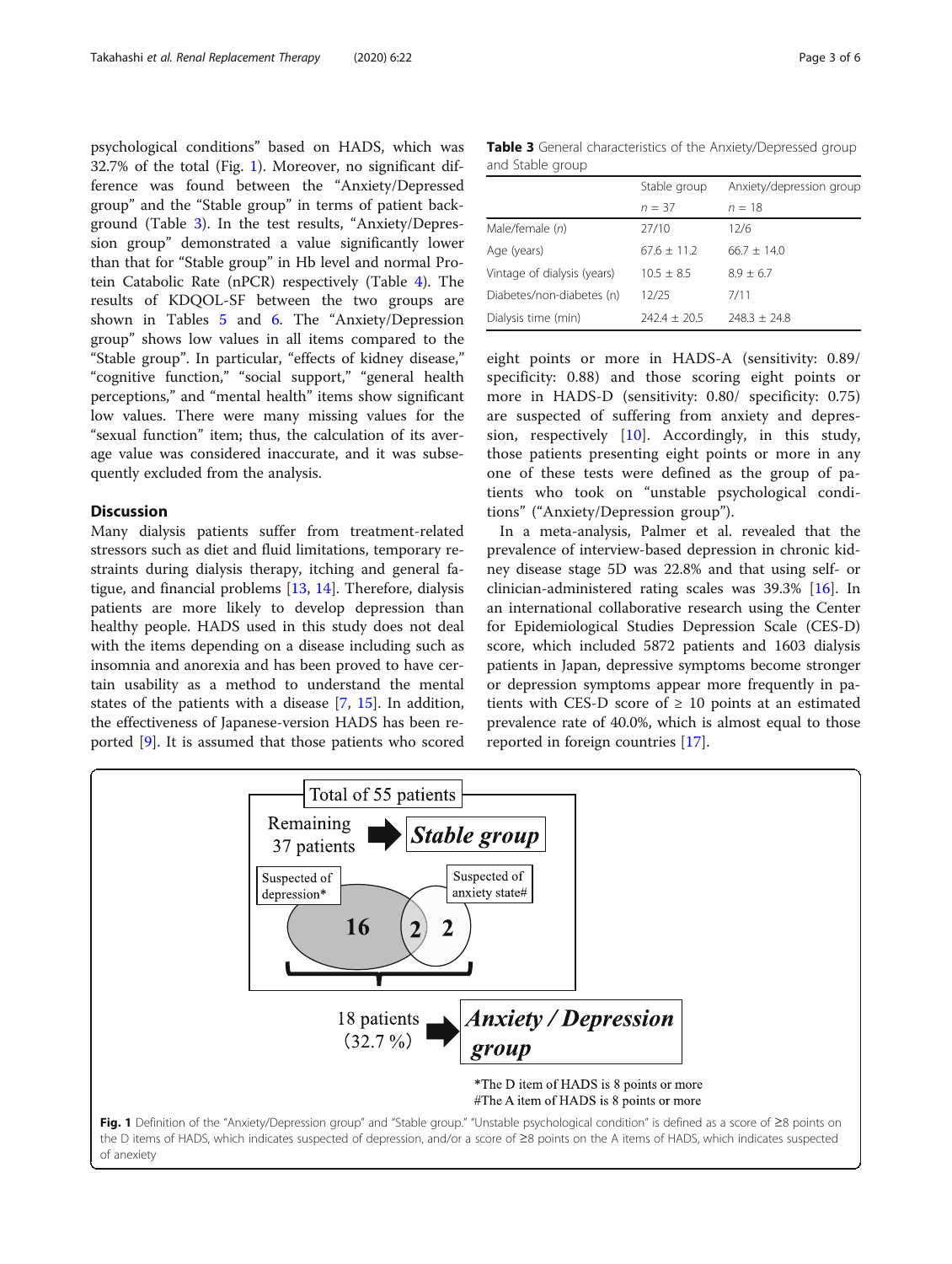|                          | Stable group       | Anxiety/depression group | p value |
|--------------------------|--------------------|--------------------------|---------|
| Albumin (g/dL)           | $3.47 \pm 0.34$    | $3.35 \pm 0.61$          | 0.597   |
| adjusted calcium (mg/dL) | $8.94 \pm 0.30$    | $8.73 \pm 1.49$          | 0.360   |
| Phosphorus(mg/dL)        | $5.83 \pm 1.04$    | $5.53 \pm 1.08$          | 0.441   |
| Creatinine(mg/dL)        | $10.52 \pm 1.91$   | $10.49 \pm 2.77$         | 0.409   |
| Hemoglobin(g/dL)         | $11.71 \pm 2.35$   | $10.56 \pm 1.55$         | 0.015   |
| Kt/V                     | $1.55 \pm 0.24$    | $1.50 \pm 0.32$          | 0.823   |
| nPCR (g/kg/day)          | $0.89 \pm 0.11$    | $0.83 \pm 0.18$          | 0.029   |
| %CGR (%)                 | $102.12 \pm 18.14$ | $100.79 \pm 26.77$       | 0.146   |

<span id="page-3-0"></span>Table 4 Blood test of the Anxiety/Depressed group and Stable group

The number of patients who were suspected of suffering from "depression" in this research (scoring eight points or more in HADS-D) was relatively small, 16 patients (29.1%), which was assumed to be attributable to the fact including that different diagnostic criteria were used.

Depression in hemodialysis patients has been reported to increase the risk of mortality  $[3-6]$  $[3-6]$  $[3-6]$  $[3-6]$  $[3-6]$ . In the Dialysis Outcomes and Practice Patterns Study (DOPPS), depression is considered to be a risk factor of death and hospitalization; DOPPS is an international observational study on the contents of medical treatment of chronic hemodialysis patients and their treatment results [[4,](#page-5-0) [17](#page-5-0)] The same result was found among hemodialysis patients in Japan [\[17](#page-5-0)]. In contrast, a lower health-related QOL using KDQOL-SF was associated with a higher risk of death and hospitalization [[18\]](#page-5-0).

"Anxiety/Depression group" showed a low value in respective tests of KDQOL-SF in this research as well, and therefore, it was thought that attentions should be paid from both mentally and QOL. Also, comparing to "Stable group," "Anxiety/Depression group" demonstrated a significantly lower score in Hb level and nPCR. A multivariate logistic regression analysis was performed for blood test (Table [7](#page-4-0)). The risk of developing "unstable psychological conditions" was significantly lowered as increased of Hb and PCR (adjusted odds ratio 0.150 and 5.244e−7, 95% confidence interval 0.034–0.656 and 1.59e−7–0.017, respectively).

Anemia has been reported to be related to depression [[19](#page-5-0)–[21\]](#page-5-0). There is a possibility that anemia can cause or worsen depression because dyspnea or general fatigue caused by anemia can decrease physical and social activity. In dialysis patients, easygoing interventions for treating anemia is dangerous. In dialysis patients, an increase in Hb may increase the risk of embolism. Therefore, it is considered necessary to examine target Hb in dialysis patients in the future from a mental point of view as well.

There has been some reports on the correlation between the indexes for nutritional statuses and mental states [[22](#page-5-0), [23](#page-5-0)]. It was considered to be significant to take enough protein while paying attention to the serum phosphorus level.

"Anxiety/Depression group" demonstrated low KDQOL scores in general and also showed significantly low ones especially in the respective criteria such as "effects of kidney disease," "cognitive function," "social support," "general health perceptions," and "mental health" (Tables 5 and [6\)](#page-4-0). Looking at the questions of "Effects of kidney disease on your daily life," significantly low values were obtained with regard to the question of "Your

**Table 5** Scores on Kidney Disease Quality of Life Short Form (kidney-disease-targeted scale)

|                                         | Stable group      | Anxiety/depression group | $p$ value |
|-----------------------------------------|-------------------|--------------------------|-----------|
| Symptoms and problems                   | $88.06 \pm 10.45$ | $84.24 \pm 18.65$        | 0.2922    |
| Effects of kidney disease               | $88.22 \pm 12.45$ | $80.94 \pm 18.55$        | 0.0384    |
| Burden of kidney disease                | $50.51 \pm 27.77$ | $48.31 \pm 32.83$        | 0.1443    |
| Work status                             | $22.97 \pm 25.26$ | $22.81 \pm 27.37$        | 0.4846    |
| Cognitive function                      | $95.68 \pm 10.09$ | $90.45 \pm 18.52$        | 0.0358    |
| Quality of social interaction           | $96.40 \pm 6.21$  | $88.83 \pm 21.99$        | 0.1350    |
| Sleep                                   | $81.76 \pm 18.09$ | 78.71 ± 19.93            | 0.0841    |
| Social support                          | $86.91 \pm 16.76$ | $81.51 \pm 22.81$        | 0.0183    |
| Dialysis staff encouragement            | $77.03 \pm 15.45$ | $72.29 \pm 18.94$        | 0.3931    |
| Patient satisfaction with dialysis care | $86.48 \pm 11.68$ | $80.90 \pm 19.13$        | 0.1956    |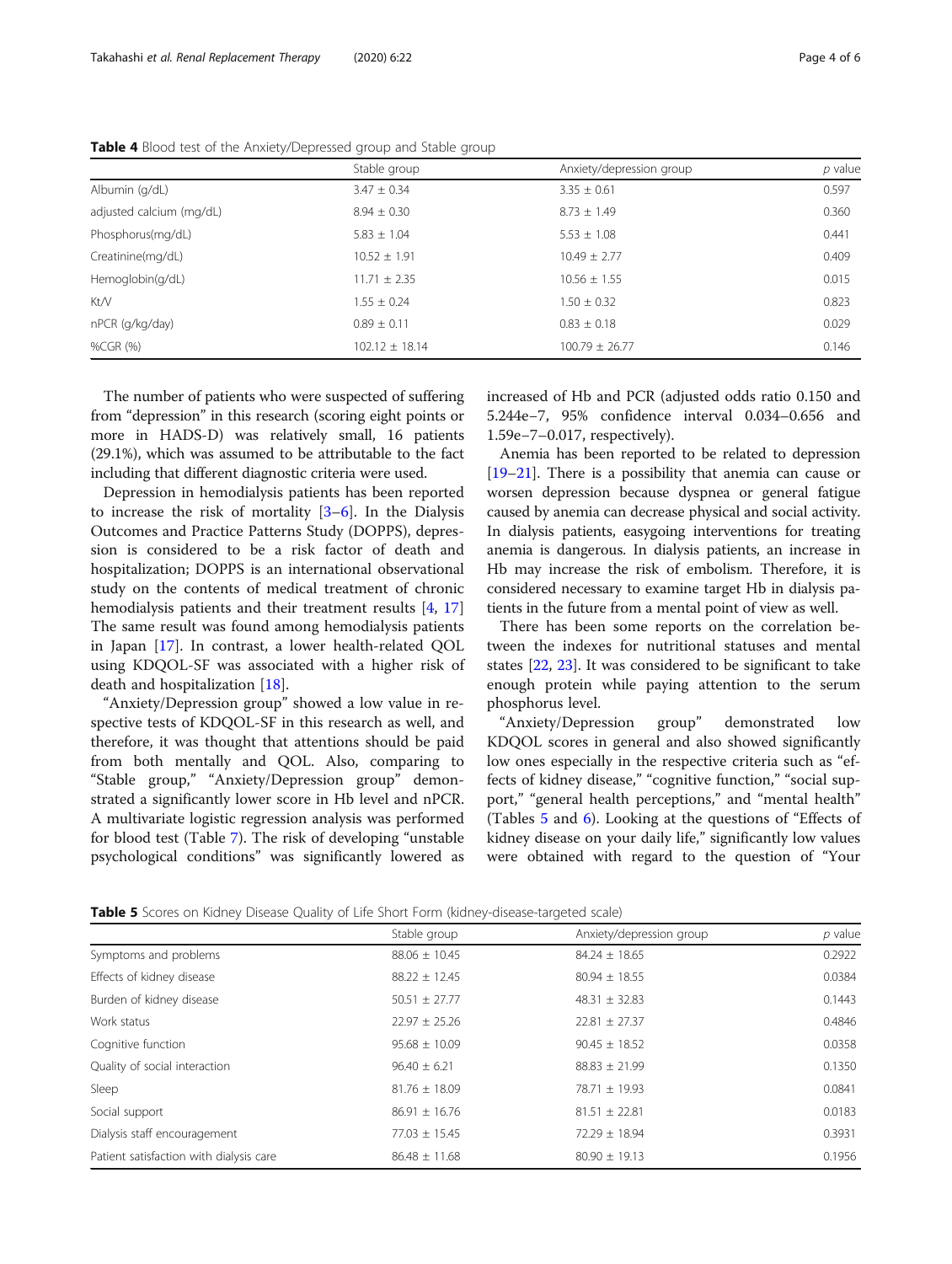<span id="page-4-0"></span>Table 6 Scores on Kidney Disease Quality of Life Short Form (general health-related quality of life scale)

|                              | Stable group      | Anxiety/depression group | p value |
|------------------------------|-------------------|--------------------------|---------|
| Physical functioning         | $72.97 \pm 25.40$ | $72.24 \pm 23.78$        | 0.5337  |
| Role functioning (physical)  | $67.57 \pm 44.82$ | $62.50 \pm 43.04$        | 0.3050  |
| Body pain                    | $79.93 \pm 29.13$ | $77.40 \pm 27.58$        | 0.2557  |
| General health perceptions   | $50.27 + 20.14$   | $45.01 \pm 23.76$        | 0.0230  |
| Vitality                     | $67.70 \pm 25.13$ | $59.08 \pm 26.69$        | 0.0579  |
| Social functioning           | $88.85 \pm 23.90$ | $88.58 \pm 21.18$        | 0.4493  |
| Role functioning (emotional) | $90.09 + 29.26$   | $80.55 \pm 36.46$        | 0.0597  |
| Mental health                | $85.95 \pm 12.60$ | $76.53 \pm 22.22$        | 0.0023  |

ability to travel?" and "Stress or worries caused by kidney disease?" Collectively, a possibility was suggested that the major causes were the restrictions of social activity by hospital visits and treatment and unique psychological conditions. The important measures were considered to be the removal of patients' anxiety through the continuous provision of detailed information on their individual clinical conditions by medical staff including doctors and the medical staffs from their surroundings including family members. In addition, personal psychotherapy on the bedside during dialysis therapy was found to improve depression symptoms, QOL, and fluid adherence [[24](#page-5-0)]. The involvement of medical staff is also important. The improvement in these particularities and the support of dialysis patients are deemed to become significant from now on.

Incidentally, compared with the "Stable group," the "Anxiety/Depression group" also showed significantly lower "cognitive function" items. Therefore, "cognitive function" may affect the HADS result. We will need to pay due attention to the influence of cognitive function in the future, considering the ever-increasing number of elderly dialysis patients.

CVD and other complications could affect the HADS scale. However, HADS was developed to evaluate anxiety and depressed state of patients with physical symptoms. And no significant difference between the two groups

Table 7 Multivariate logistic regression analysis for risk factor to develop "unstable psychological conditions"

| Variable         | Odds ratio (95% CI)       |       |
|------------------|---------------------------|-------|
| Albumin          | 23.602 (0.799-696.807)    | 0.067 |
| adjusted calcium | 2.559 (0.225-29.113)      | 0.449 |
| Phosphorus       | 1.496 (0.419-5.337)       | 0.535 |
| Creatinine       | 1.321 (0.707-2.470)       | 0.383 |
| Hemoglobin       | $0.150(0.034 - 0.656)$    | 0.012 |
| Kt/V             | 3.983 (0.155-102.457)     | 0.404 |
| nPCR             | 5.244e-7 (1.59e-11-0.017) | 0.006 |
| % $CGR$          | 1.011 (0.950-1.076)       | 0.737 |

has been observed in the items of "symptoms and problems," "physical functioning," and "body pain". For these reasons, we concluded that the impact of complications on HADS would be insignificant.

The issues of this study are the small-sized examination at a single facility and cross-sectional study. A larger-scale study based on multicenter facilities and observations would be necessary in the future.

# Conclusions

About 30% of hemodialysis patients experienced "unstable psychological conditions." Patients with "unstable psychological conditions" overall had a low KD-QOL, especially related to items for "effects of kidney disease," "social support," and "general health perceptions." A possibility was suggested that the major causes were the restrictions of social activity by hospital visits and treatment and unique psychological conditions.

#### Abbreviations

QOL: Quality of life; HADS: Hospital Anxiety and Depression Scale; KDQOL-SF: Kidney Disease Quality of Life Short Form; ADL: Activities of daily living; CES-D: Center for Epidemiological Studies Depression Scale; DOPPS: Dialysis Outcomes and Practice Patterns Study

## Acknowledgments

We sincerely thank the patients who are undergoing maintenance hemodialysis and the dialysis center staff of Seitetu Memorial Hospital, Kamaishi-City, Iwate Prefecture, Japan.

#### Authors' contributions

JT designed the research and wrote the paper. TA, MK, NS, and YT performed the research. TM and JS analyzed the data. KF and KO provided methodological advice on study design. TK and WO kindly reviewed and revised the manuscript. All authors read and approved the final version of the manuscript.

### Funding

This study was not supported by any grants or funding.

#### Availability of data and materials

The datasets analyzed during the present study are available from the corresponding author on reasonable request.

# Ethics approval and consent to participate

This study was approved by the hospital's ethics committee of Seitetsu Memorial Hospital (approval number: 011) and was conducted under the Declaration of Helsinki.